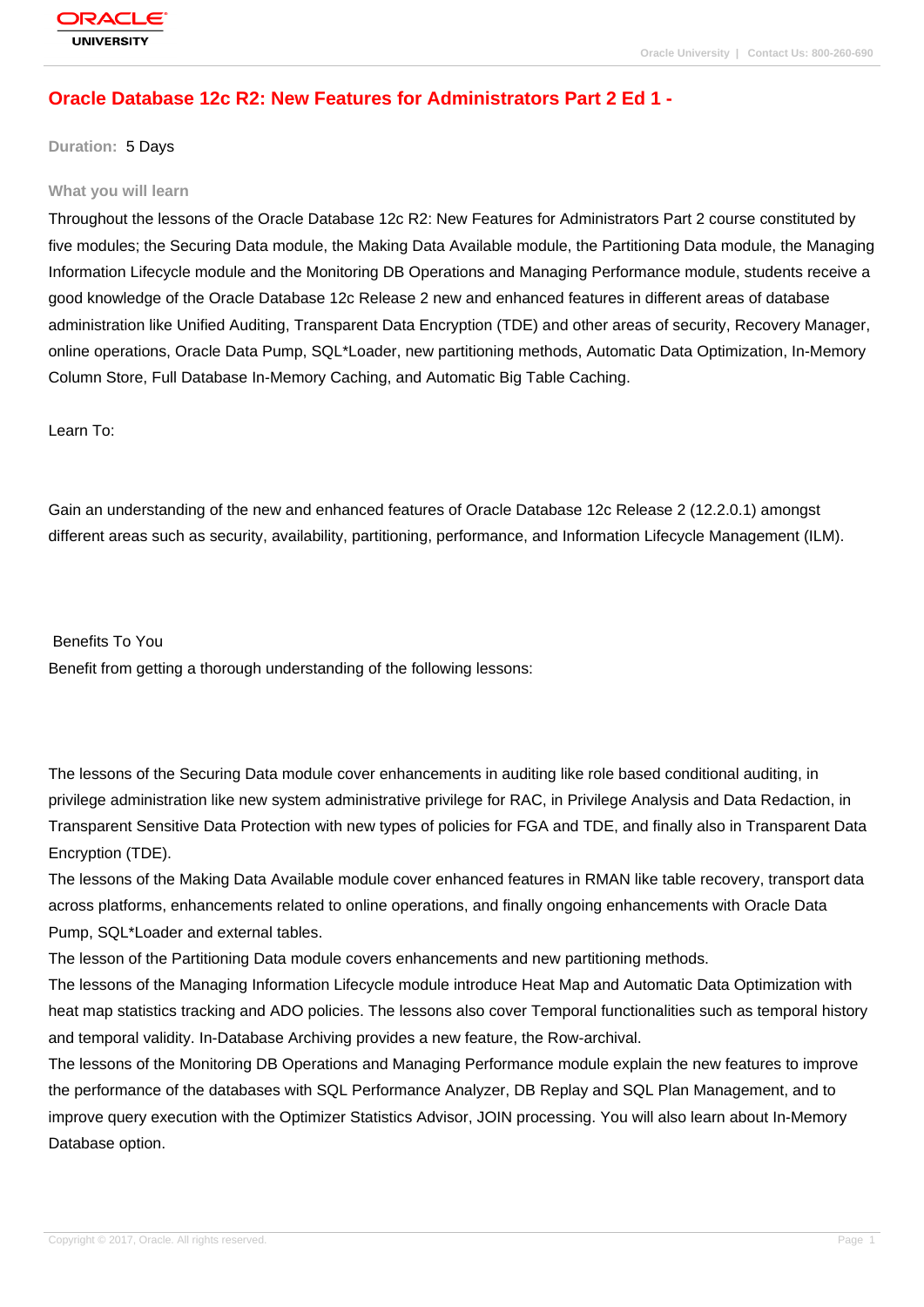# **Audience** Database Administrators End Users System Administrator

**Related Training**

Required Prerequisites

Knowledge of Oracle Database 11g R2

Knowledge of Oracle Multitenant Container Database architecture

Suggested Prerequisites Oracle Database 12c R2: New Features for Administrators Part 1 Ed 1

Oracle Enterprise Manager Cloud Control 13c: Install & Upgrade Ed 1

Oracle Enterprise Manager Cloud Control 13c: Install & Upgrade Ed 2

#### **Course Objectives**

Manage security by using Unified Auditing

Manage security by using privileges and profiles

Manage security by using Privilege Analysis

Manage security by using Data Redaction

Manage security by using Transparent Data Encryption

Manage security by using Transparent Sensitive Data Encryption

Describe the new RMAN enhancements

Manage data availability by using new features of Oracle Data Pump, SQL\*Loader and external tables

Manage data availability by performing online operations

Manage data partitioning

Manage Information Lifecycle by using ADO

Manage Information Lifecycle by using In-Database Archiving and Temporal features

Describe database operations

Configure and use In-Memory Column Store

#### Use In-Memory Caching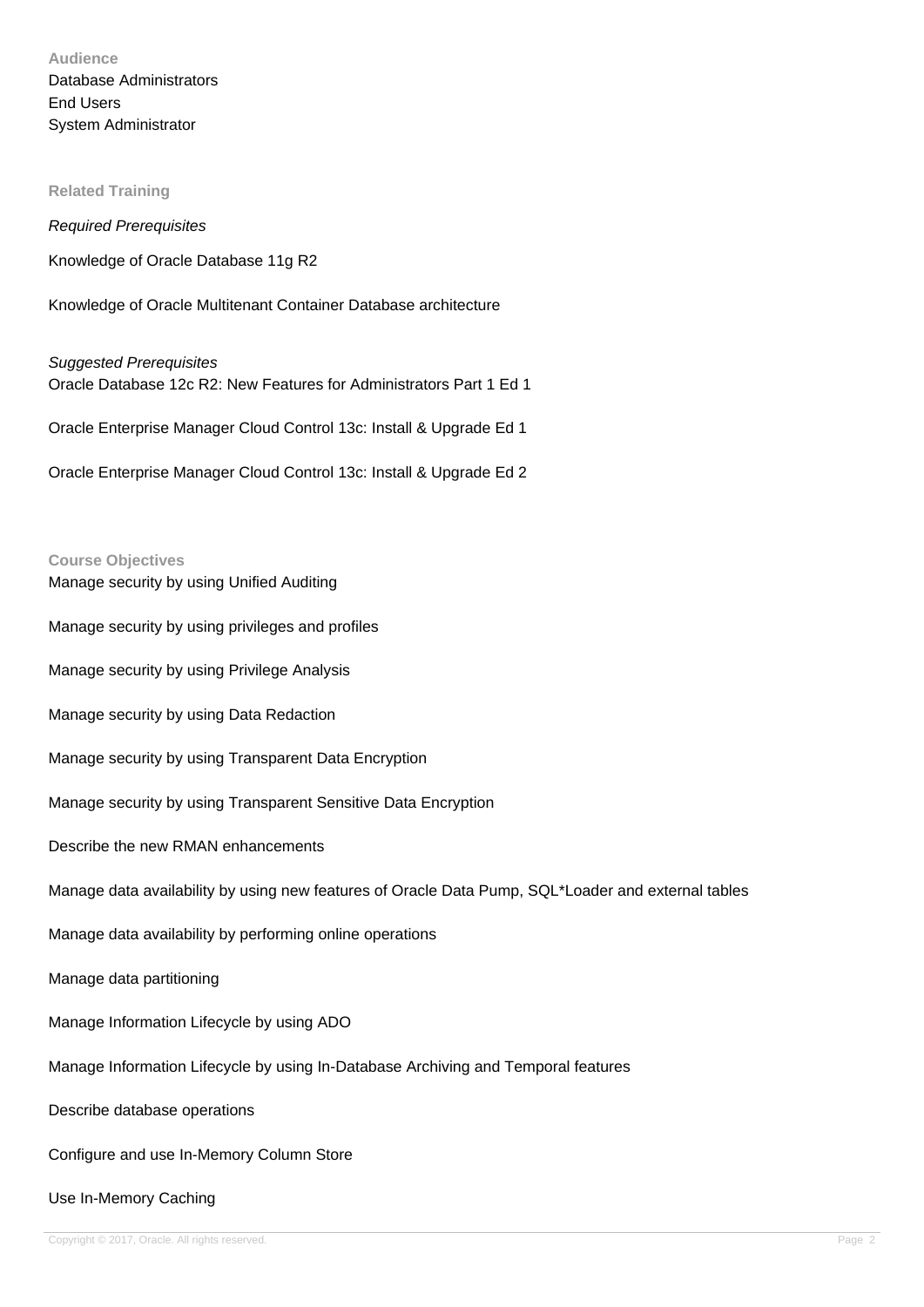#### **Course Topics**

### **Introduction**

Global objectives of the course Lessons grouped by modules Schedule of the week

### **Auditing Using Unified Audit**

Quick review of 11g R2 audit trail implementation Overview of the Unified Audit Trail Creating and enabling audit policies for all users to whom the role is granted directly Capturing VPD (Virtual Private Database) generated predicates

### **Controlling Data Access Using Privileges and Profiles**

New 12.2 administrative privileges Password file enhancements Enhance the security of administrative users Enforce the associated profile's password limits Using mandatory INHERIT PRIVILEGES privilege to execute invoker's rights procedure Using mandatory INHERIT PRIVILEGES privilege to select from BEQUEATH current\_user views Using new INHERIT (ANY) REMOTE PRIVILEGES privilege

## **Controlling Data Access Using Privilege Analysis**

Overview of database privilege analysis Granting the CAPTURE\_ADMIN role to enable management of privilege captures Creating and starting/stopping privilege captures and runs Viewing privilege analysis result Querying DBA\_PRIV\_CAPTURES

## **Redacting Data**

Overview of Oracle Data Redaction Types of Data Redaction Policies New redaction format library in EM GUI Redaction policy expression Redacting with Nullify redaction function

## **Encrypting Data**

Encrypt / decrypt / rekey tablespaces online Configure automatic tablespace encryption

## **Controlling Data Access Using Transparent Sensitive Data Protection**

Configure and use TSDP with VPD Configure and use TSDP with Data Redaction Configure and use TSDP with Unified Auditing Configure and use TSDP with Fine-Grained Auditing (FGA) Configure and use TSDP with Transparent Data Encryption (TDE)

## **Making Data Available by Using RMAN Features**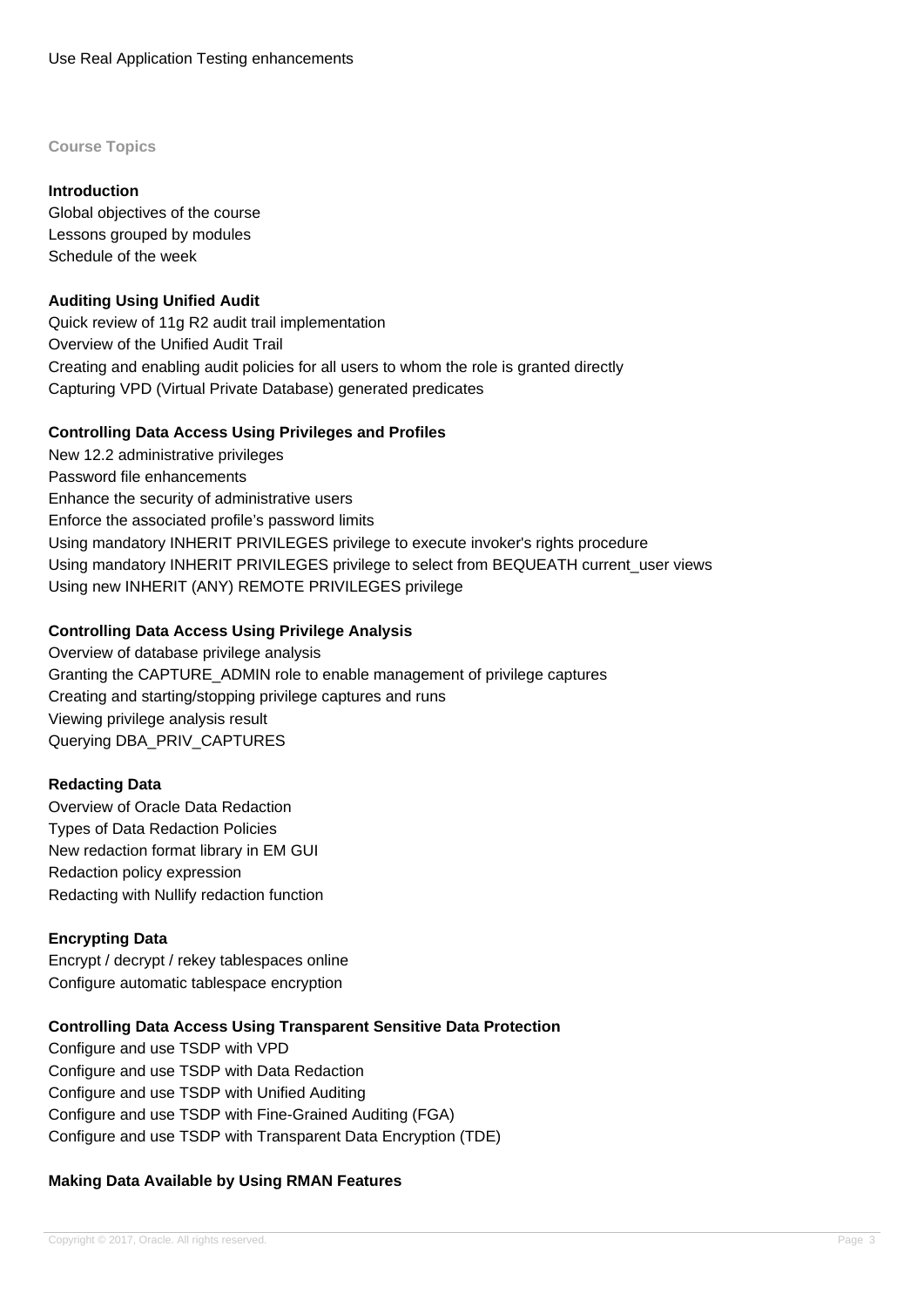RMAN enhancements Transport Data Across Platforms Table recovery Automate the manual recovery process by using Recover Database Until Available Redo REPAIR FAILURE command extented

## **Making Data Available by Using Oracle Data Pump, SQL\*Loader and External Tables**

Oracle Data Pump enhancements SQL\*Loader enhancements Querying against external tables and overriding external table clauses

## **Making Data Available by Performing Online Operations**

Describe online redefinition supports Move and compress table partitions ONLINE

### **Partitioning Data**

Enable reference partitioning with interval partitioned parent tables Incorporate the CASCADE option for TRUNCATE PARTITION and EXCHANGE [SUB]PARTITION operations Convert partitioning Range to Interval and vice-versa Convert subpartitioning Range to Interval and vice-versa Simplify the maintenance of (sub) partitioned tables Composite partitioning

## **Managing Information Lifecycle Using ADO**

Data classification in 12c : tablespace, group, object, row levels Configure heat map Automatic movement and compression Compression levels and types Policy declaration Customized automated action execution with user-defined function Execution in scheduled maintenance windows and by MMON Customized schedule with DBMS\_ILM package

## **Managing Information Lifecycle Using In-Database Archiving and Temporal**

Challenges of old data in tables and 11g solutions In-database archiving new solutions Use ROW ARCHIVAL clause to enable row lifecycle state for applications Set ROW ARCHIVAL VISIBILITY for session level visibility control Use predicate on ORA\_ARCHIVE\_STATE column Temporal Validity versus Temporal History (Transaction Time of FDA) Set a Temporal Validity by using PERIOD FOR clause of CREATE / ALTER TABLE New SQL temporal data type

## **Monitoring DB Operations and Performance**

**Overview** Use cases Current Tools Define a DB operation Monitoring: Bracketing an Operation Monitoring the Progress of Operations DB Operation Tuning DB Operation Active Report